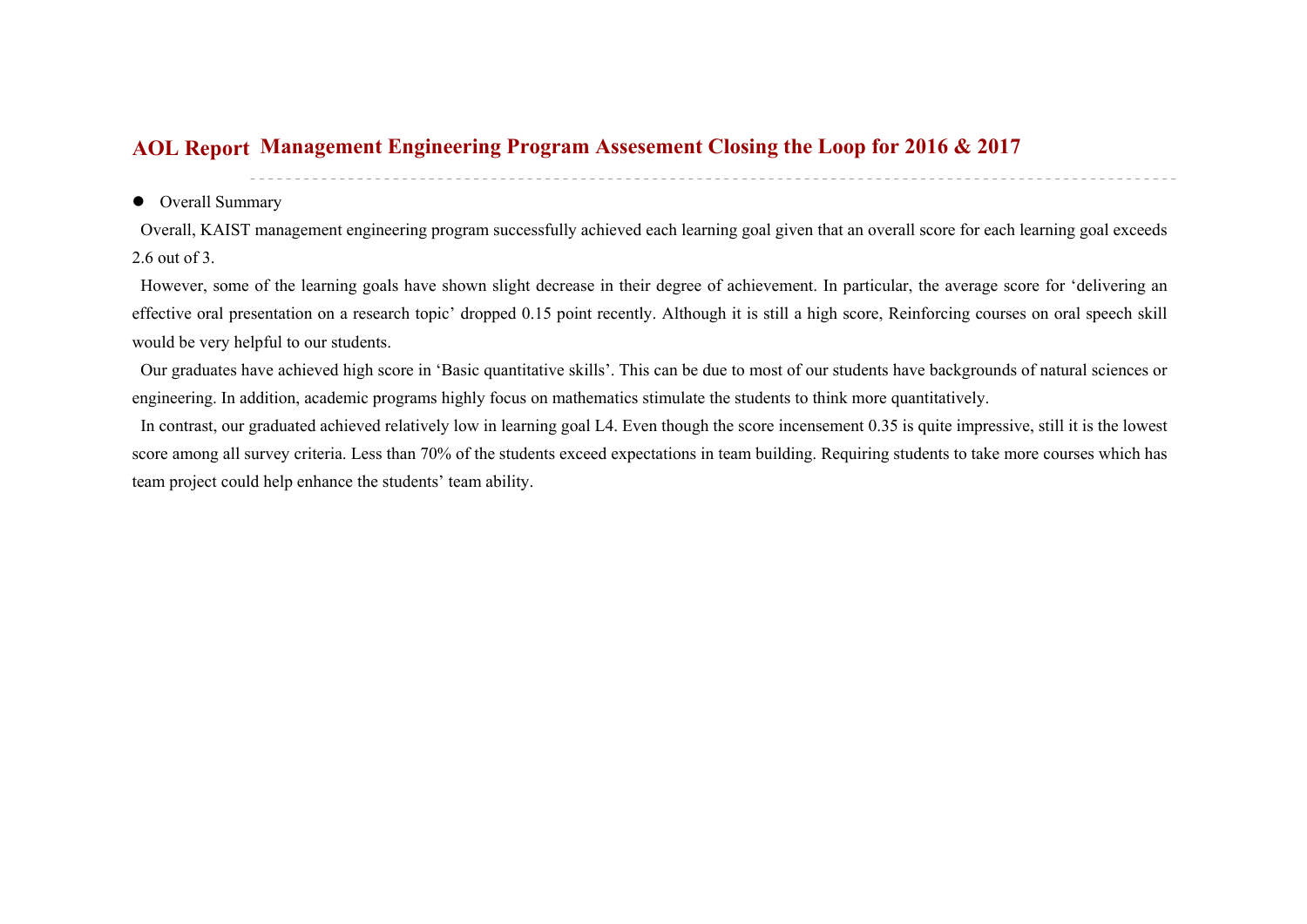## ● Assessment

| <b>Learning Goal</b>     | <b>Learning Objectives</b>    | Course                    | Performance  |          |         | Result          |                                |
|--------------------------|-------------------------------|---------------------------|--------------|----------|---------|-----------------|--------------------------------|
|                          |                               |                           | Level $(\%)$ |          |         | Date            |                                |
|                          |                               |                           | 3point       | 2point   | 1point  | <b>Measured</b> |                                |
| (L1) Research            | (L11) Graduate will have      | <b>Qualification Exam</b> | 73.3%        | 26.7%    | $0.0\%$ | 2016Fall        | graduates<br>show great<br>Our |
| <b>Qualification Our</b> | basic quantitative skills for |                           |              |          |         |                 | research<br>improvement<br>in  |
| graduates will have      | research                      |                           |              |          |         |                 | qualification. They have both  |
| skills (or ability) to   |                               |                           | 84.0%        | $16.0\%$ | $0.0\%$ | 2017Fall        | basic quantitative skills and  |
| conduct quality          |                               |                           |              |          |         |                 | understanding<br>research      |
| research                 | (L12) Graduate will have      | Qualification Exam        | 80.6%        | 19.4%    | $0.0\%$ | 2016Fall        | theory. Additional courses on  |
|                          | basic theory, analytical      |                           |              |          |         |                 | mathematics<br>rigorous<br>are |
|                          | research tools, and           |                           |              |          |         |                 | unnecessarily.                 |
|                          | background about their        |                           | 90.0%        | 10.0%    | $0.0\%$ | 2017Fall        |                                |
|                          | research area                 |                           |              |          |         |                 |                                |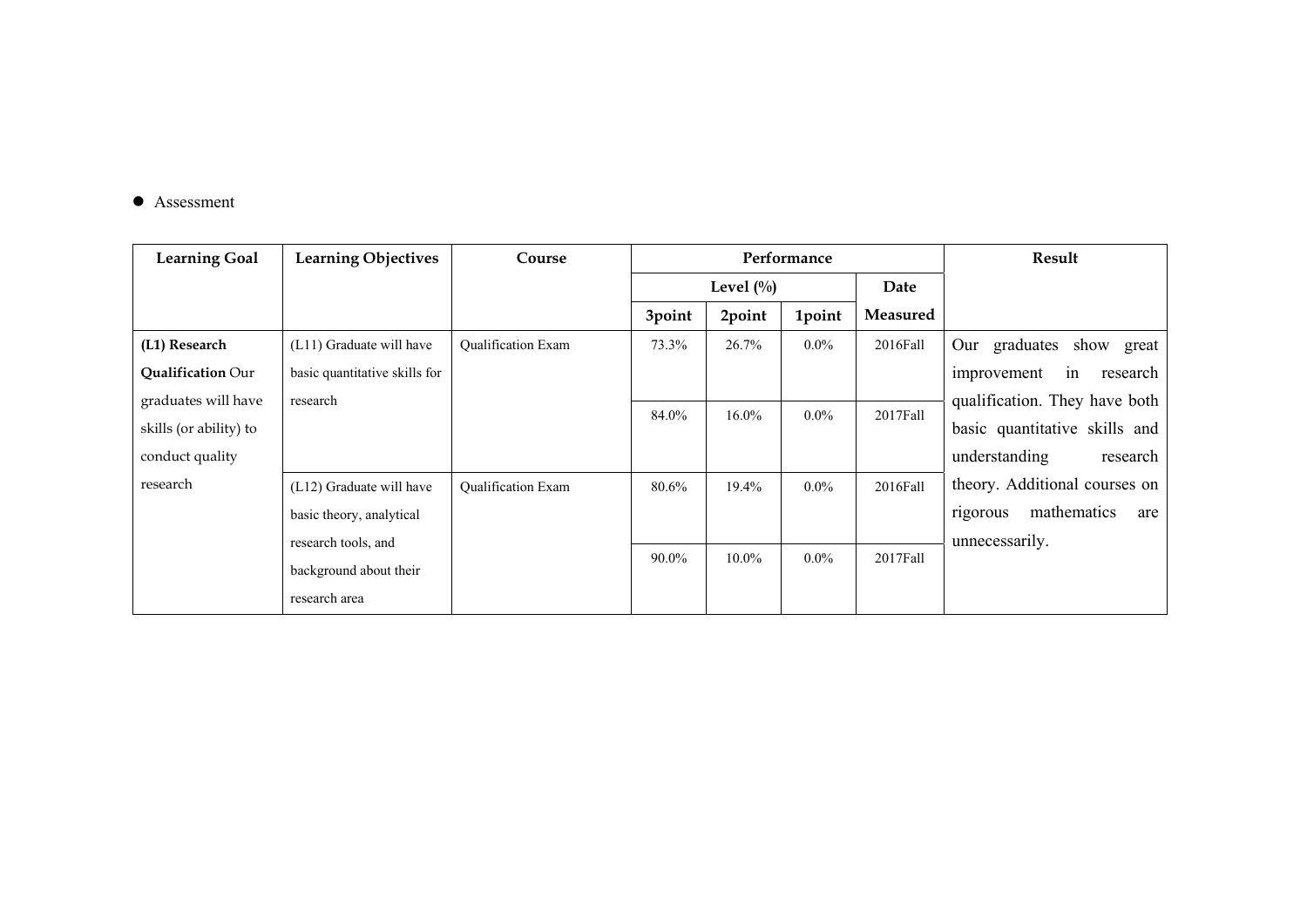| <b>Learning Goal</b> | <b>Learning Objectives</b> | Course                  | Performance  |        |         |                 | Result                          |
|----------------------|----------------------------|-------------------------|--------------|--------|---------|-----------------|---------------------------------|
|                      |                            |                         | Level $(\%)$ |        |         | Date            |                                 |
|                      |                            |                         | 3point       | 2point | 1point  | <b>Measured</b> |                                 |
| (L2) Professional    | (L21) Our student will     | Defense of Dissertation | 70.8%        | 29.2%  | $0.0\%$ | $2016$ Fall     | Out graduates' skill to deliver |
| Communication        | create well-written        |                         |              |        |         |                 | an effective oral presentation  |
| Our graduates will   | professional papers on a   |                         |              |        |         |                 | has significantly dropped.      |
| be effective         | research topic             |                         | 82.3%        | 17.7%  | $0.0\%$ | $2017$ Fall     | Encouraging students to learn   |
| professional         |                            |                         |              |        |         |                 | presentation skills and         |
| communicators        | (L22) Our students will    | Defense of Dissertation | 85.0%        | 15.0%  | $0.0\%$ | 2016Fall        | increasing the proportion of    |
|                      | deliver an effective oral  |                         |              |        |         |                 | classes with presentation       |
|                      | presentation on a research |                         |              |        |         |                 | assignment would help           |
|                      | topic                      |                         | 71.4%        | 27.2%  | 1.3%    | $2017$ Fall     | achieving the learning goal.    |
|                      |                            |                         |              |        |         |                 |                                 |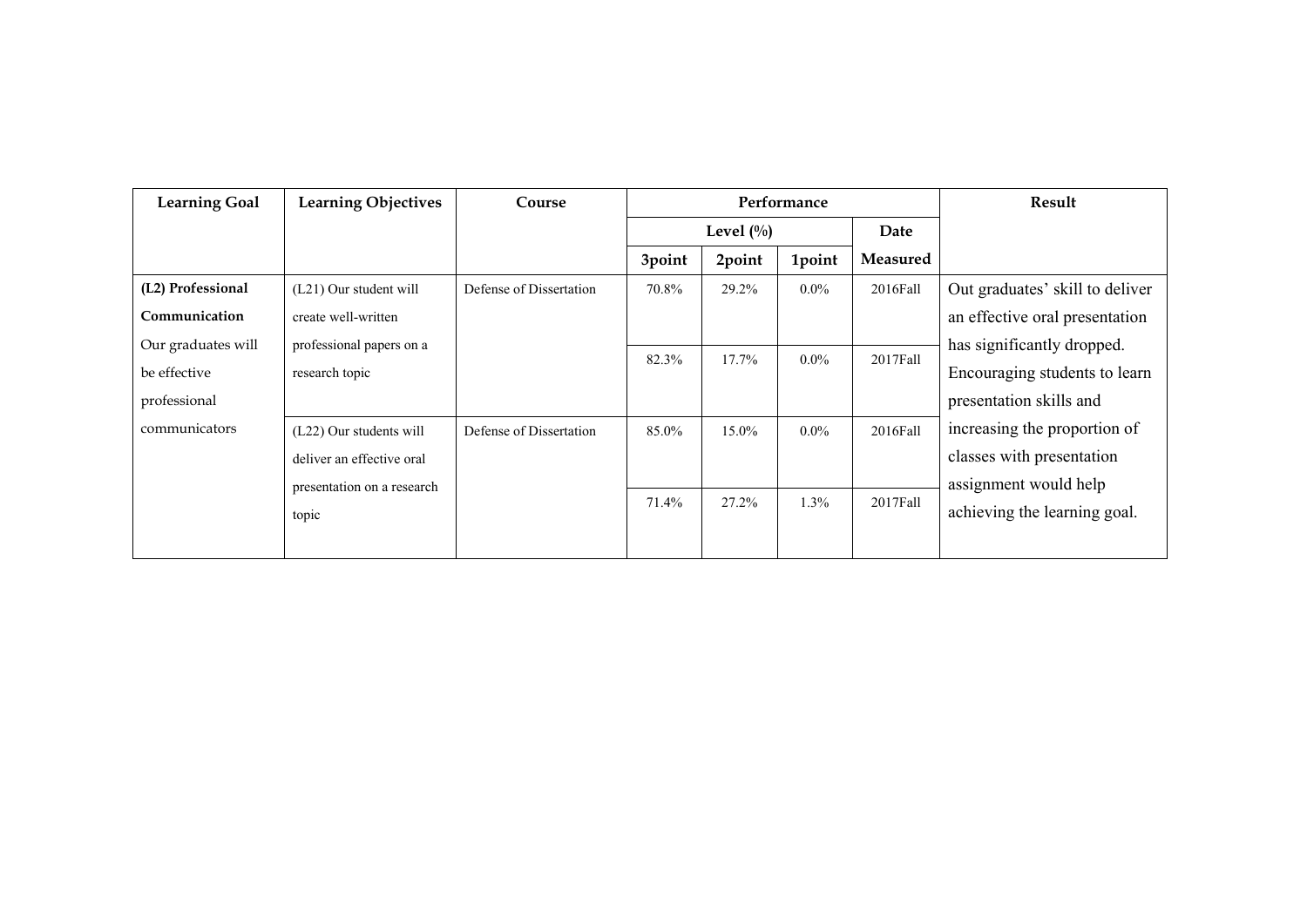| <b>Learning Goal</b>     | <b>Learning Objectives</b> | Course                  | Performance  |        |         |                 | Result                          |
|--------------------------|----------------------------|-------------------------|--------------|--------|---------|-----------------|---------------------------------|
|                          |                            |                         | Level $(\%)$ |        |         | Date            |                                 |
|                          |                            |                         | 3point       | 2point | 1point  | <b>Measured</b> |                                 |
| (L3) Analytical and      | (L31) Our student will     | Defense of Dissertation | 84.3%        | 15.7%  | $0.0\%$ | 2016Fall        | Out graduates' ability to       |
| <b>Creative Thinking</b> | identify and diagnose      |                         |              |        |         |                 | identify research problems has  |
| Our graduates will       | management/research        |                         |              |        |         |                 | significantly dropped recently. |
| be capable               | problems                   |                         | 78.6%        | 21.4%  | $0.0\%$ | 2017Fall        | More emphasis on literature     |
| researchers              |                            |                         |              |        |         |                 | review and understanding of     |
|                          | (L32) Our students will    | Defense of Dissertation | 76.5%        | 23.5%  | $0.0\%$ | 2016Fall        | concurrent issue in             |
|                          | engage in management       |                         |              |        |         |                 | management will be helpful.     |
|                          | research and present the   |                         |              |        |         |                 |                                 |
|                          | findings of such research  |                         | 80.6%        | 19.4%  | $0.0\%$ | 2017Fall        |                                 |
|                          | effectively                |                         |              |        |         |                 |                                 |